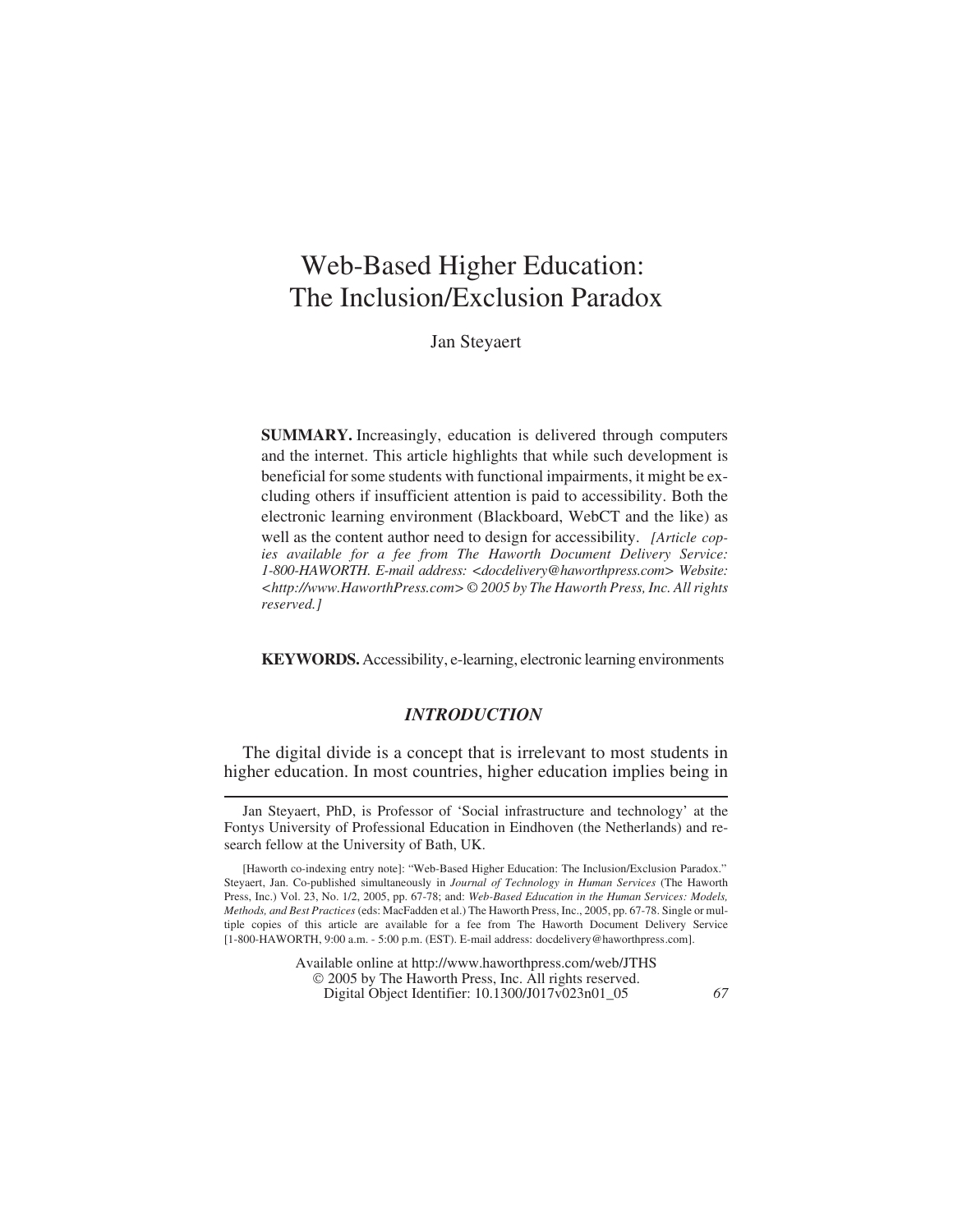the lead of the rat race for socio-economic positions. Consequently, higher education students are one of those groups with the highest access to new technology.

There is at least one specific group of higher education students for whom the digital divide is unfortunately very real, and might even be expanding. Students with functional impairments often find higher education environments very disabling. Although the development towards web-based higher education is a great opportunity for these students and can imply a significant gain in inclusion, the reality is often gloomy with web-based higher education failing to transpose the basic accessibility notions from the physical to the digital environment. As a result, the current development towards web-based higher education includes the threat of increased exclusion.

This article will expand on this apparent paradox that the technology that provides a great platform for inclusion, in reality appears to be excluding. A five step analysis and some mythology will describe what this paradox is and how to overcome it.

#### *FROM DISABILITY TO IMPAIRMENTS*

The first step in the analysis of the inclusion/exclusion paradox takes us back 25 years when a subtle change occurred in the language used to refer to handicaps. Rather than talk about handicaps, we started talking about impairments. Someone restricted to a wheelchair was no longer a handicapped person, but somebody with a mobility impairment. A blind person became somebody with a vision impairments. Some made it their mission to promote the use of politically correct jargon in this area while others joked we should no longer talk about a Lilliputian or dwarf, but about somebody with a vertical growth impairment.

The words we use are however but a reflection of our thinking. Beneath the war of words, a fundamental transition took place from a medical to a social perspective on disability. Traditionally, much of the health and social policy on disability was based on a *medical model* that viewed disability as a "personal" problem, directly caused by disease, trauma or health conditions, and one which required medical care provided in the form of individual treatment by professionals. The *social model* of disability, on the other hand, sees the issue mainly as a "soci-etal" problem. Disablement is not an attribute of a person, but created by the environment in which persons with impairments live and act.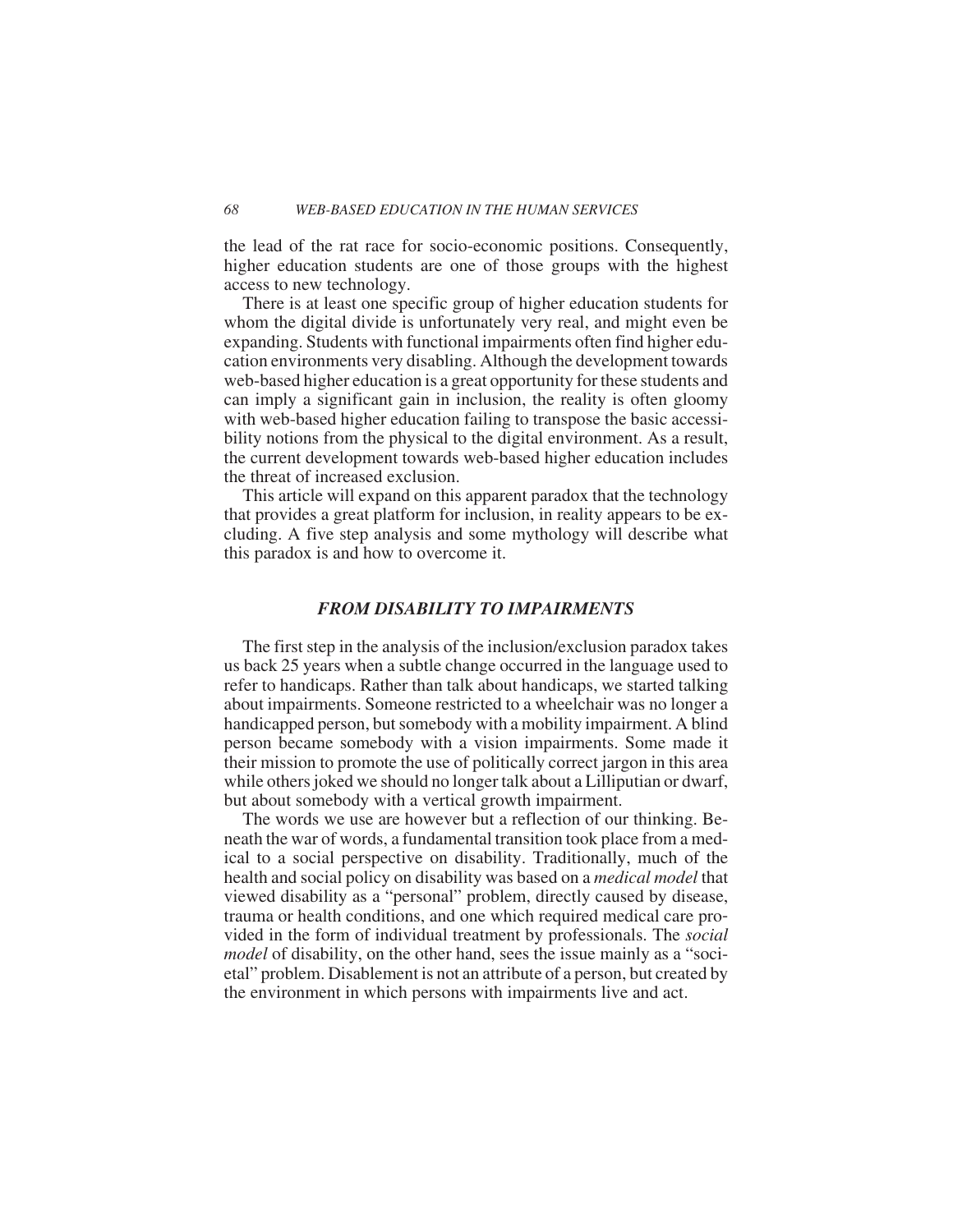When I am driving a car and wish to locate a specific station on the car radio, I am temporarily vision impaired (at least, if you want to keep driving and not crash into something) and unable to read all the labels on the radio buttons. When I wish to enjoy a sunny afternoon in the city and take my young (grand) child in its stroller for a walk, I am temporarily mobility impaired and struggling with the high entries to buses. Dyslexia is no big problem, until some professor insists I do a written exam and excludes the option of a verbal assessment.

This change in perspective is well documented in many publications (Oliver, 1990, 1996, 1991). Its formal start date can be pinned down to the publication in 1980 of the World Health Organization's *ICIDH-1980* classification on impairment, disability and handicap. These terms are central constructs to the classification and used in a precisely defined way. An *impairment* is any loss or abnormality of a psychological, physiological or anatomical structure or function. A *disability* is any restriction or lack of ability, resulting from an impairment, to perform an activity in a manner considered normal for people. A *handicap* is a disadvantage, resulting from an impairment or disability, that limits the fulfillment of individual goals.

## *DESIGN FOR EXCLUSION, OR NOT*

The consequences of this change of perspective from a medical to a social model include a shift of management of the situation from the individual to society. Or rather, a supplement, as medical treatment of impairments of course maintains its importance. Disability requires social action and is the collective responsibility of society to make the environmental modifications necessary for the full participation of people with impairments. The way products and services are designed makes them, often by non-decision, exclusive or inclusive (Norman, 1988).

This is most recognized in the domain of the built environment. Fortunately, it has become commonplace to build or renovate every public building so that they include features for people with impairments. Such public buildings encompass theatres, town halls, museums and also, buildings for higher education. To move between levels, stairs are supplemented with elevators and ramps to accommodate not only users of wheelchairs, but also parents pushing prams or people carrying heavy luggage. Another feature increasingly common are induction loops in lecture halls or at ticket services of, e.g., train stations. These induction loops are essentially loops of insulated wire that are placed in rooms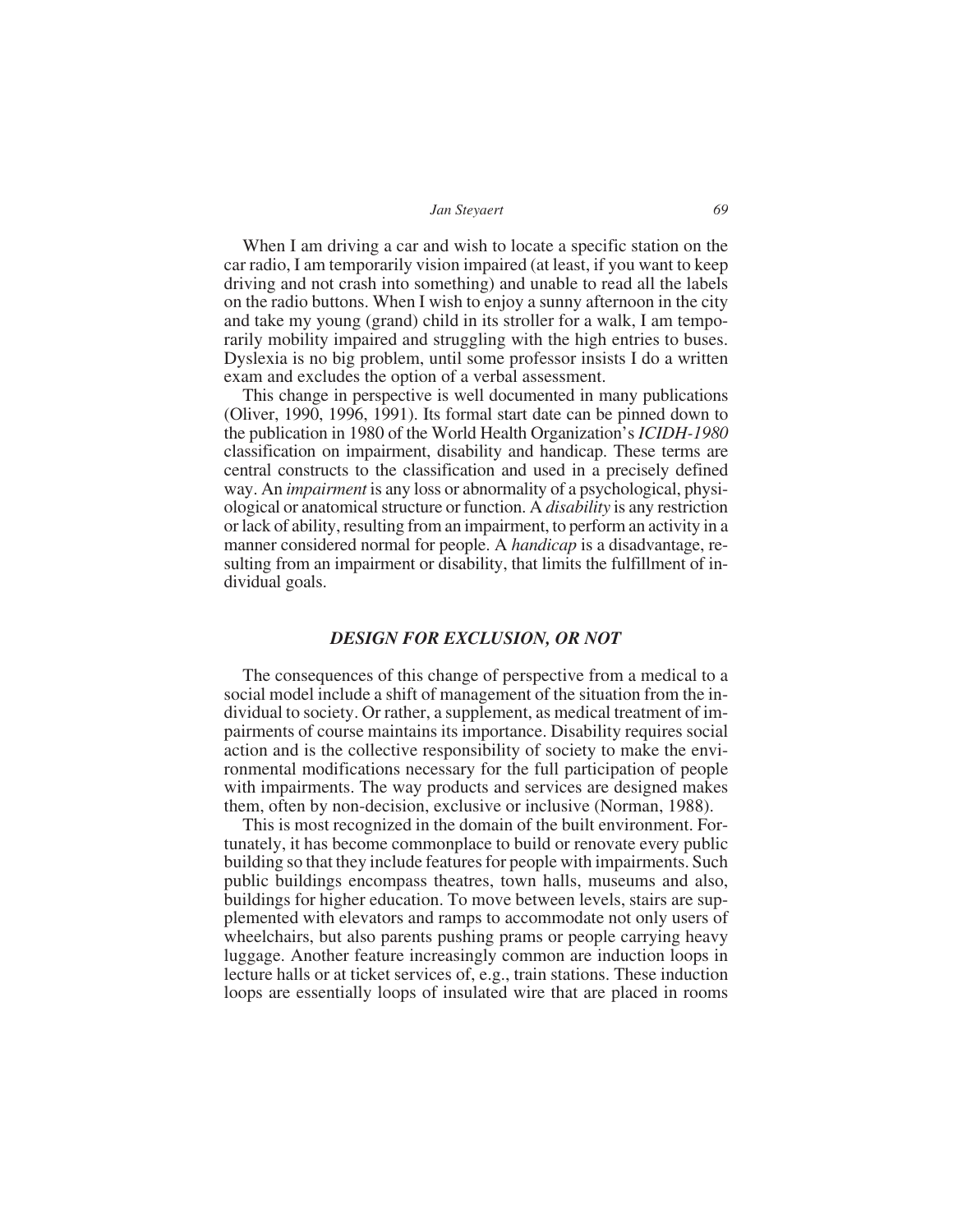#### *70 WEB-BASED EDUCATION IN THE HUMAN SERVICES*

which directly transmit sound to hearing aids. The sound is either taken directly from the radio, television or other medium, or indirectly through a microphone. Their presence is indicated by the universal symbol for hearing impairments with a T-symbol added (see Figure 1). These are just the most obvious examples of how to make a built environment more accessible to people with varying capabilities and impairments. There are numerous guidelines from which architects and city planners and similar professionals can benefit to design for inclusion and several good overviews are available (Preiser & Ostroff, 2001).

An area related to this built environment is public transport. Not only is accessibility a feature of railway and subway stations, also the access to train carriages or bus coaches can be a significant threshold for mobility impaired people. This situation can be addressed by constructing carriages and coaches with floors that level the entry platform at the stations, and by providing areas in the carriages and coaches without seats that but allow for wheelchairs and strollers.

An area very different but no less central to daily life is packaging. As people get older, they lose strength in their hands and have increasing problems with opening jars and packaging. Again, the impairment of weak hand power does not need to become a disability when the packaging is designed in such a way as to require minimal hand power. For instance, bottle caps require significantly less power to open upon first time use when they are not round but eight-square. Why should industry not adopt such an accessibility feature as standard and design for inclusion rather than exclusion? Surely the cost element between producing a round or eight-square cap to bottles is non-existent or minimal.

Design for inclusion does not always relate to tangible products but also includes attitudes and gestures. Hearing impaired people often en-

FIGURE 1. Universal symbol for hearing impairments with a T-symbol added.

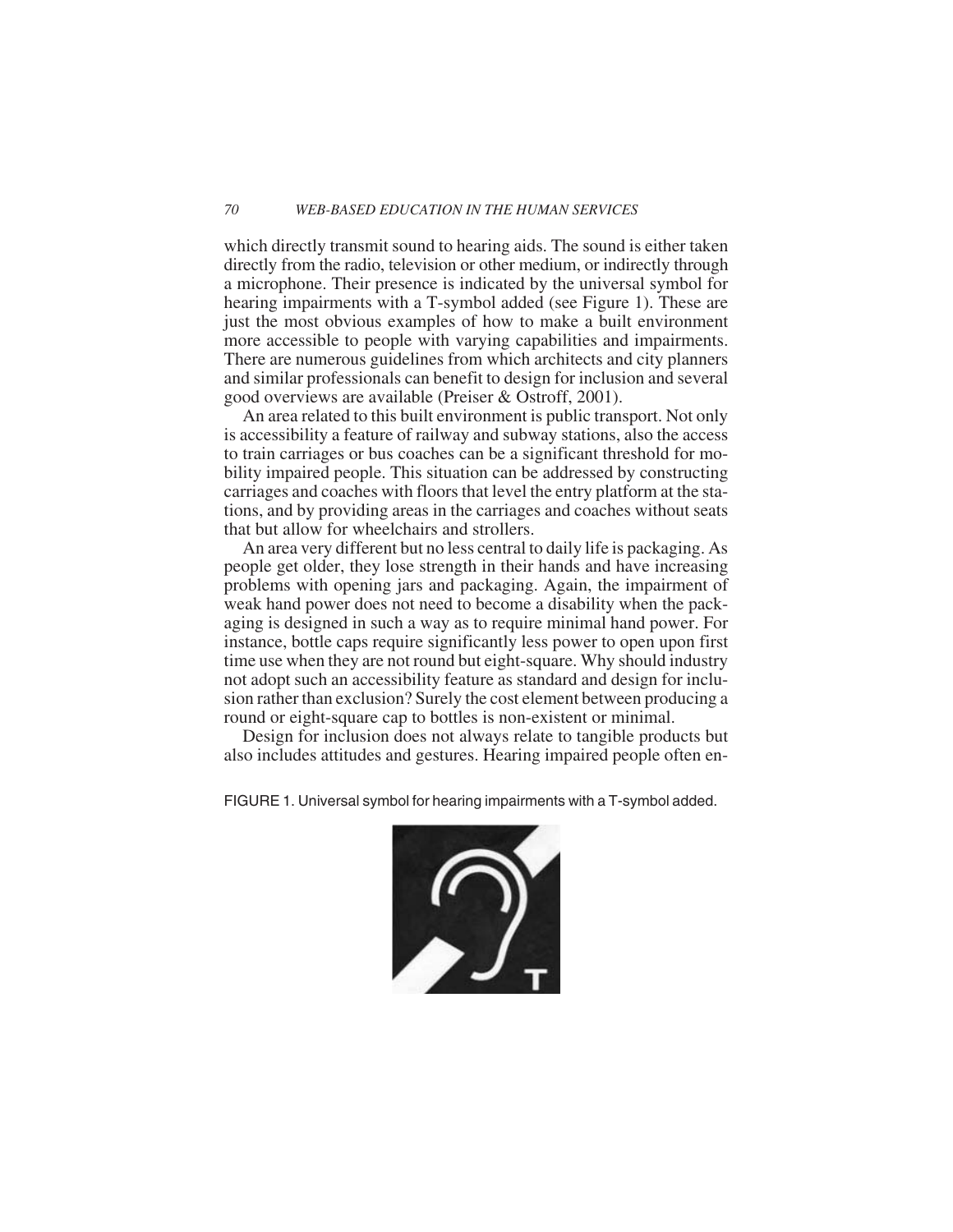counter a disability when people talk to them without facing them, or while covering their mouth with their hand. Try to monitor for a couple of days during your meetings how often this happens, and you'll be surprised. Although a small detail of life, for hearing impaired persons it implies they cannot support their hearing with facial expressions and rudimentary lip reading.

The notion that design of products and services can be exclusive as well as inclusive and should be the latter has been encapsulated in the concepts of "design-for-all" and "universal design." While the latter is more commonplace in North America, the first has been adopted by the European Commission. However, there are no substantial differences between these two concepts, or alternatives like inclusive design or "barrier free design" used by, e.g., OECD (Organization for Economic Co-operation and Development). All these labels refer to designing products and services in such a way that usage is independent of impairments.

# *NEW MEDIA DESIGNED TO EXCLUDE*

What goes for the built environment, public transport and packaging also goes for new media. Products and services can be designed to include or to exclude. Just consider the following situation that occurred some months ago after a long meeting. Because the meeting took more time than scheduled, one of the participants asked if he could use my mobile phone. So I gave him my phone, with the instruction to punch the number and then the green button. Blank stare. Green button ?? This man happened to be colour blind, an impairment not easily observed but neither rare. Although 8% of men are colour blind and can't tell the difference between green and red, that is exactly the colour that the overwhelming majority of mobile phones use to distinguish between the buttons to place or cancel, to accept or disregard a call. Some phones use redundancy of signals, and supplement the colour coding with the words "yes" and "no" as, e.g., on the latest Sony Ericsson phones. This is basically the same principle used in European traffic lights for pedestrians. That is red and green colours, top light is stop and bottom light is walk, supplemented by an icon of a walking or waiting person and sometimes by tinkering sounds. Redundancy of signals is good practice in terms of accessibility and make your message hard to miss.

Although the difference between red and green buttons on a mobile phone may sound trivial because you can easily learn how to use it without having to rely on the colour coding, it becomes more cumbersome if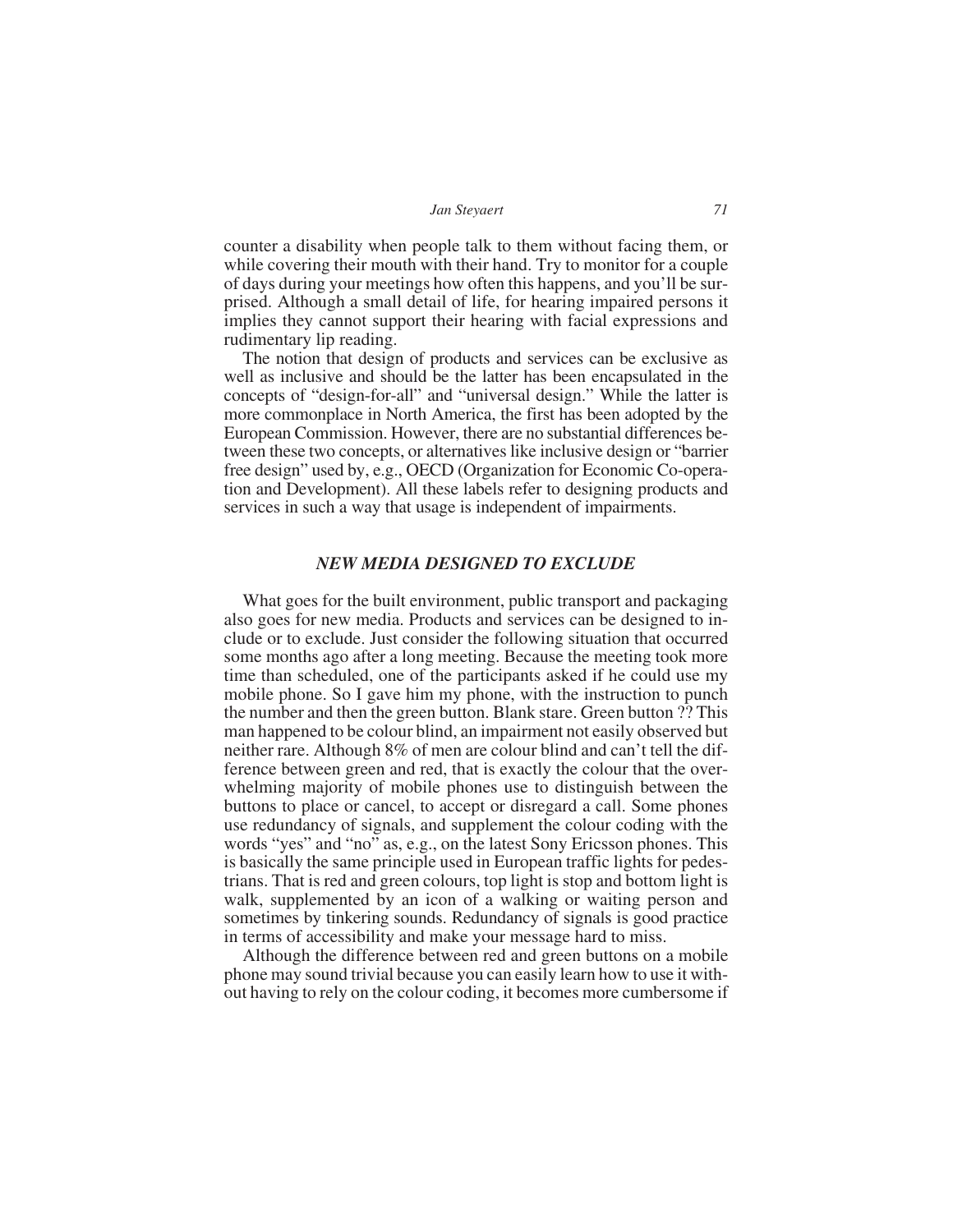you use the same colours to offer different menu options in a computer program. Microsoft's Word uses green and red coding to distinguish between spelling and grammar mistakes. And there is the story of Amazon.com that had a button "click here to confirm your order" in a colour that made it indistinguishable to its background for those 8% of male colour blind citizens (Follansbee, 2001).

But accessibility of new media isn't limited to colour blindness. Hardware and software can accommodate for other impairments and be inclusive, or disregard their specific user requirements and be inclusive. Illustrative examples of new media that are or were excluding by design are the mobile phones that were incompatible with hearing aids and thus disabling hearing impaired persons. Another example concerns video recorders (OK, maybe not so "new" media) that do not record the captioning of programmes thus disabling the hearing impaired persons.

Fortunately, not all is gloomy. Recent versions of software have seen a substantial increase in accessibility. For instance, Windows XP now embodies several accessibility features such as coping with the use of the mouse by left and right handed persons, high contrast on the screen, sticky keys that are useful when one is unable to hold down, e.g., shift and another key at the same time. Several other features are also included. Web browsers allow for increased or decreased font size. Other major software providers have included accessibility features in their products (Adobe, 2004; Corel, 2004; Macromedia, 2004; Microsoft, 2004). Unfortunately, many higher education institutes have computer management turning off use of these features to improve efficiency of computer maintenance, but thus excluding students and staff with impairments.

Much gain in accessibility of new media is the result of legislation in the U.S., such as the Telecommunication Act and the Americans with Disability Act, but most specifically to section 508 of the Rehabilitation Act (Wall & Sarver, 2003) (see also<http://www.section508.gov>). This section requires Federal agencies to make their electronic and information technology accessible to people with impairments and has inspired legislative action at the state level and international. European legislation is slowly mirroring this American legislation and encouraging public authorities to include design for all requirements when awarding public contracts. This is done both through European legislation as well as member states legislation, for instance Germany or Ireland.

Not only can hardware and software producers design for inclusion or exclusion, but content providers become increasingly important in influencing the accessibility of the information society. Fortunately, the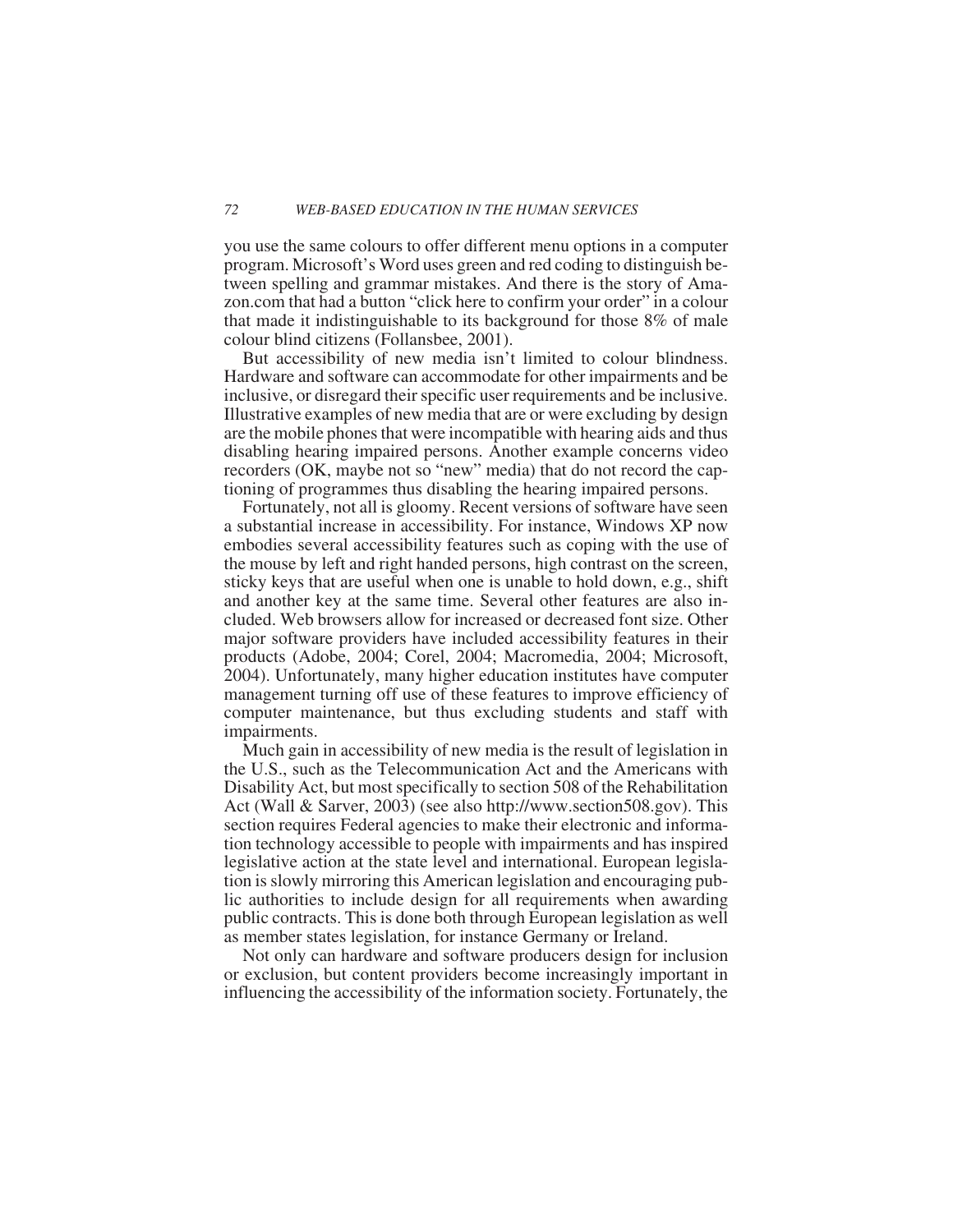World Wide Web consortium (W3C) is continuously hosting a global "Web Accessibility Initiative" that produces guidelines and information on how to make web sites accessible. The initiative includes a set of basic guidelines such as (1) to always provide an alternative text to a graphics on your web page, (2) do not only include the image of your company logo, but also the alternative text 'logo of company XYZ,' (3) always indicate the language(s) used on the webpage, and similar guidelines. Most of these guidelines also apply to content produced in Word and Acrobat documents. In Word, right-click on an image, select "format picture" and use the tab "Web" to include alternative text. Some of these guidelines are encapsulated in the most common website authoring software, but they are not "enforced" by these authoring environments. Content provider still need to be aware of the accessibility issues involved in designing a web site. One only needs to google for the keywords "accessibility" and the name of the authoring software one uses, such as FrontPage or Dreamweaver, to find out how to design for inclusion. Needless to say, these accessibility features in software environments can be improved upon, but more significant gains in accessibility can be attained by using those features already available. This not only implies the software industry, but also the content authors need to have accessibility in mind while designing their courseware.

# *WEB-BASED HIGHER EDUCATION DESIGNED TO EXCLUDE*

The fourth step in our analysis of the inclusion/exclusion paradox is a logical consequence of the previous step. What goes for generic new media products, also goes for web-based higher education and the specific applications involved in it. Similar to generic software, environments to develop and deliver web-based higher education have incorporated features to facilitate the production of accessible courseware. These include the well-known products Blackboard and WebCT. You can google on the keywords "accessibility" and the name of your favorite working environment to learn more about these features.

Blackboard as well as WebCT include accessibility features by providing alternative texts to all system images and allowing content authors to include alternative text to all imported images. Framesets can be titled and tables are optimized for use by screen readers. The companies also makes manuals available on how to author content for learning environments while meeting accessibility requirements. From version 6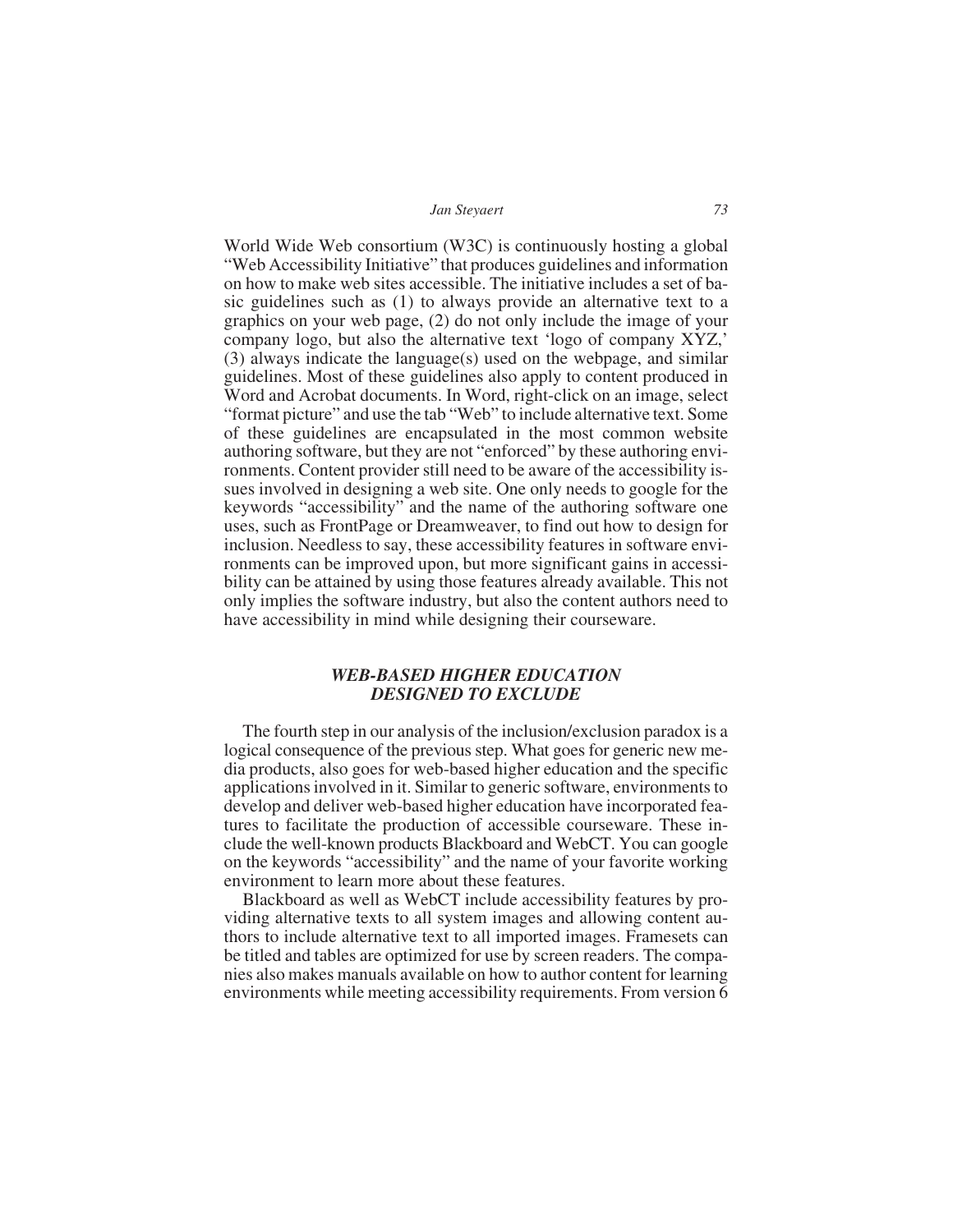of Blackboard onwards, the virtual classroom has been redesigned to make it more accessible, although the speed of communication in chatrooms will always be problematic for any student with low typing abilities. The timing for assessments needs to be set on an individual basis to allow for extra time for students with functional impairments, where appropriate.

In general, new editions of educational software have increased accessibility features. From that perspective, it is useful to upgrade to new versions whenever these are released. This progress also implies one should be careful with web information on accessibility and this software, and carefully check which version is being discussed. However, upgrading to new versions should not be a replacement for content authors doing their share of work to include accessibility in electronic higher education.

Within web-based higher education, it is necessary to remember that accessibility is not limited to the actual delivery of the course contents, but also relevant to, e.g., information about and registration to, these courses and student assessments. As such, one also needs to include accessibility features in computer-based assessment environments like Question Mark (Wiles, 2002). Also access to digital libraries, such as Ingenta and Sciencedirect, needs to be an issue. Again, since these services are also geared towards American higher education, they are thus subject to the previously mentioned U.S. legislation and do attempt to provide accessible applications.

# *CONTENT PROVIDERS EXCLUDE*

Having accessibility features in web authoring environments for generic purposes or specifically for educational content is only a necessary and not a sufficient condition to making web-based higher education inclusive rather than exclusive.

A March 2004 survey of UK web sites found that 79% of the tested web sites failed basic compliance testing on accessibility. Government sites fared better, but still 40% failed accessibility standards set by UK legislation (Web Accessibility Study 2004). A Dutch accessibility monitor that surveyed web sites during November 2003 to January 2004 found that 95% of them did not meet the first level of accessibility as specified by the Web Accessibility Initiative. More amazing than these high percentages was the observation that all failed to meet accessibility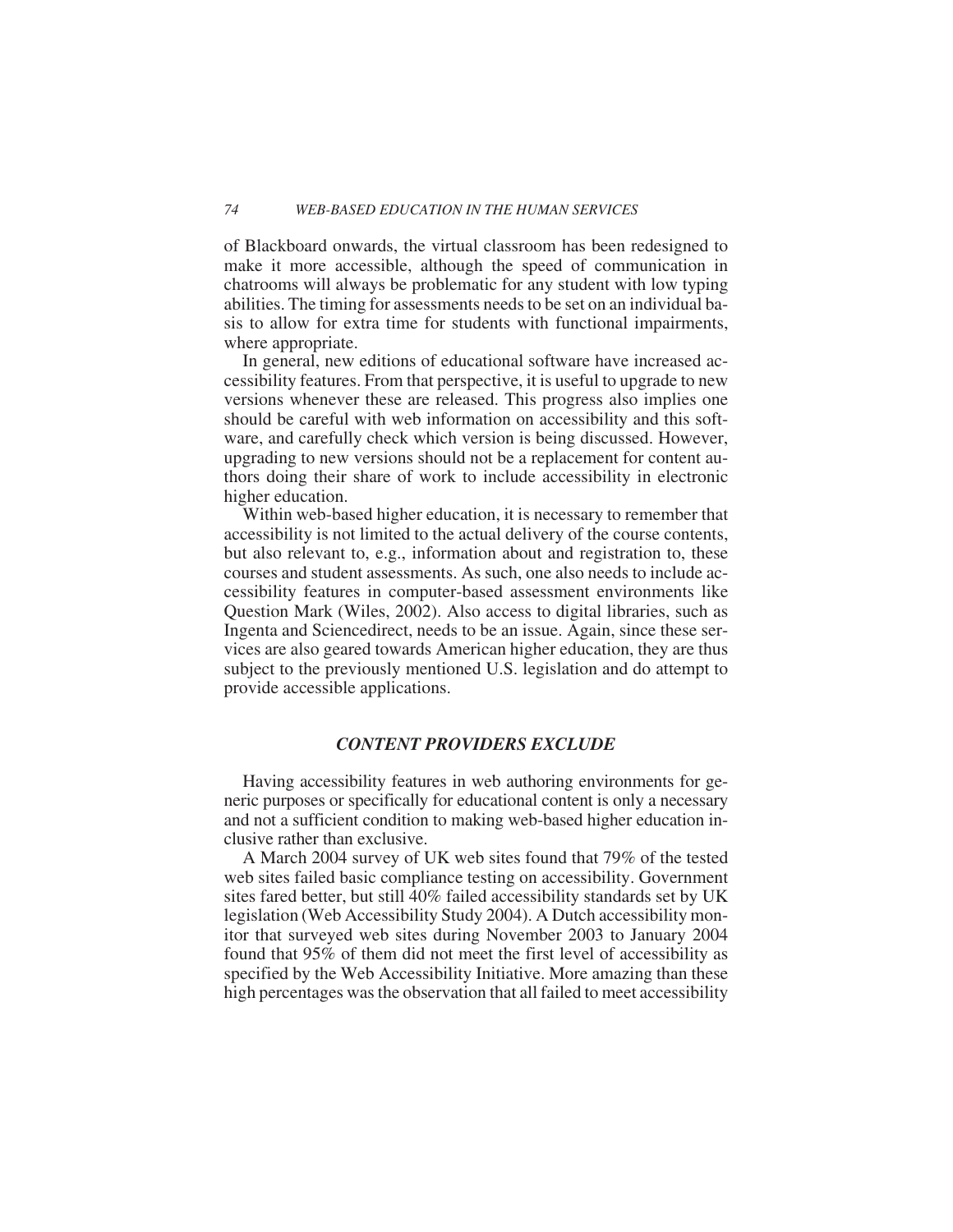| Jan Stevaert | 75 |  |
|--------------|----|--|
|              |    |  |

criteria due to small and easy to correct omissions, such as alternative text to graphics or indication of language used.

Similar older surveys show comparable results. Where these surveys sampled generic web sites, another survey that sampled general, not course delivery, web sites of institutes of higher education in the Netherlands found equally high levels of exclusion. No equivalent surveys for web-based higher education are available. However, there is no reason to assume these higher education web applications are more accessible.

This draws our 5-step analyses of the inclusion/exclusion paradox of web-based higher education to an end. The key conclusion is that but a small change is required to guarantee that web-based higher education proves to be a gain in inclusion rather than a new ground for exclusion for students with impairments. Content providers are the key stakeholders that can tip the balance by the way they use, or not use, the accessibility features provided by authoring environments, ranging from Microsoft Word to Blackboard and Question Mark.

There are some myths around accessibility and web-based content that prevent content providers to implement the relatively easy changes required to make web-based higher education inclusive.

# *MYTH 1*

The most persistent myth states that including accessibility in web sites decreases their attractiveness to users. The fear of many content providers is that following the accessibility guidelines forces them to reduce the use of graphics and design elements. This is a myth because accessibility in no way calls for a reduction of design features. Rather, it calls for allowing as much flexibility as possible to the users so they can change, e.g., colour, font, screen layout, etc., according to their needs. It also calls for the provision of alternative designs for users with impairments such as text supplementing a graphic, captioning supplementing sound in digital video, a text description supplementing a flash animation. It is common though not good practice to invest in a non-graphic, text-only version of a web site. In practice, such text-only web sites are a severely limited edition of the graphic-rich version, and remain non-updated. Furthermore, many of the guidelines on accessibility are similar to guidelines for generic web usability and consequently should be included in the main web site.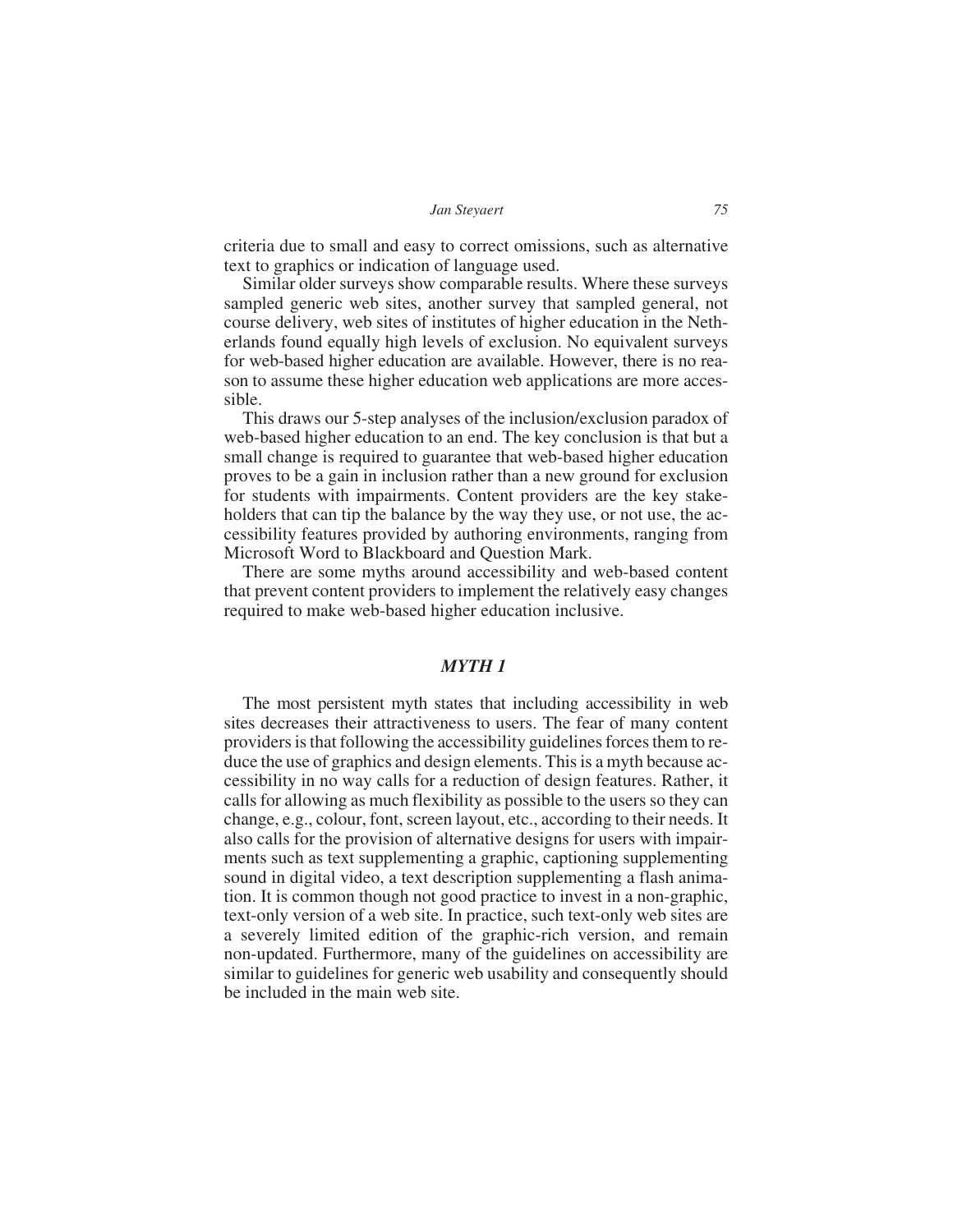#### *76 WEB-BASED EDUCATION IN THE HUMAN SERVICES*

Having said this, one also needs to recognize that web sites of several organizations working in the area of impairments have a sober design and thus reinforce this myth of incompatibility between accessibility and attractiveness. I call upon these organizations to upgrade the design level of their web sites while maintaining accessibility to actively debunk this myth.

## *MYTH 2*

A next myth relates to the planning of including accessibility in web design or design of web-based higher education. Many content providers plan their work so that their end product is 80 or 90 percent finished before accessibility features are added. The myth is that one can design inclusion/exclusion neutral and make the necessary changes in the final stages just before the formal launch. Unfortunately, accessibility is not a layer of coat that needs to be applied at the end of a building project, but rather the iron that strengthens the concrete. As everybody knows, that iron needs to be there before the concrete, and cannot be inserted afterwards. Still, with accessibility and web-based content, that is exactly what many try to do, and they find it hard or impossible to accomplish.

## *MYTH 3*

A final myth involves the lack of information. When talking to content providers about accessibility, many recognize the need for inclusive web sites but refer to a lack of detailed information on how to accomplish this. In the era that google replaced the Encyclopedia Britannica as the ultimate source of knowledge, it is hard to envisage somebody maintaining this myth. For those who need more than their favorite search machine, two references should suffice. The Web Accessibility Initiative is the best portal to start finding information about accessibility for generic web applications, while TechDis (UK, see [http://www.techdis.ac.uk\)](http://www.techdis.ac.uk) and the National Center on Accessible Information Technology in Education (USA, see [http://www.washington.edu/accessit\)](http://www.washington.edu/accessit) are good places for information on higher education applications.

# *CONCLUSION: WHAT TO DO*

Finally, and by way of conclusion, here's a limited shortlist of what any person or institute involved with higher education should do to con-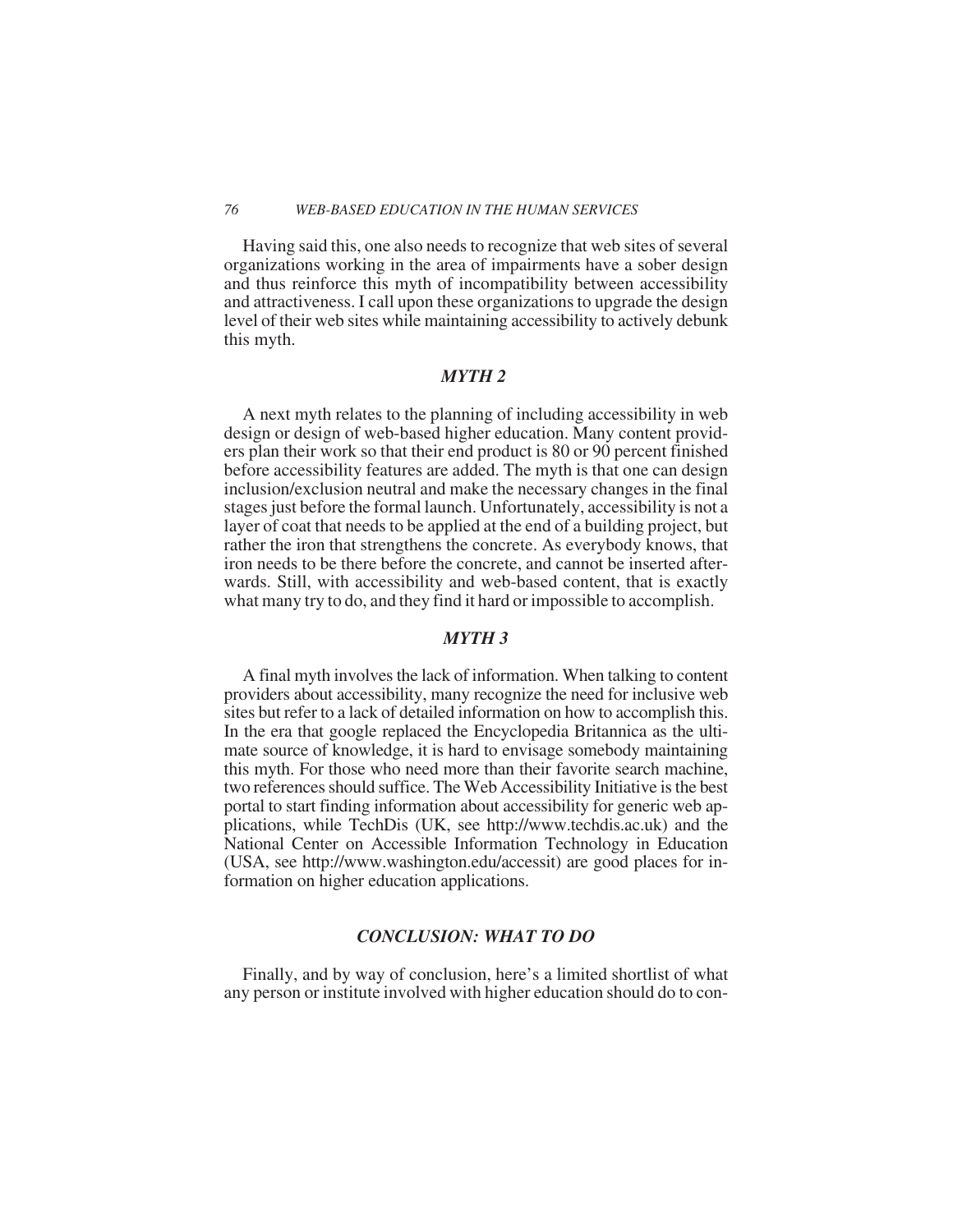tribute to tipping the balance towards an inclusive web-based higher education.

The first step is to include accessibility features in all computerized higher education content. If such content is produced in-house, this can be achieved by ensuring that all authoring software comes with updated accessibility modules which can almost always be downloaded for free from the provider's web site. The next task is ensuring that content producers are aware of why and how to make use of these modules. In the case that content is produced in a home-made virtual learning environment, the institute can consider enforcing accessibility guidelines, such as, not accepting a graphic without a meaningful alternative text. If the web publication of content is purchased rather than home-made, accessibility needs to be included in the purchasing requirements. Many providers will reply by referring to the myths mentioned above, but fortunately an increasing number of web designers are aware of the importance of inclusive web design and the similarity between accessibility guidelines and those for web usability.

Second, once accessible web-based higher education is available or in the making, one should validate and monitor. The basic attitude behind validation should not be to sanction, but to detect areas of improvement. For validation, one can rely on freely available validation applications such as Bobby (see [http://bobby.watchfire.com\)](http://bobby.watchfire.com) or Vischeck (for colour blindness, see www.vischeck.com) or TABLIN (for tables, see www.w3. org/WAI/ Resources/Tablin). However, such validation services can never fully be relied upon and can result in inappropriate trust in having provided accessible web sites (Witt & McDermott, 2004). For instance, they check for the presence of alternative text to graphics, but do not assess whether such alternative text is meaningful. One could fool all validation services by including "a picture" as alternative text to all graphics, but still have an inaccessible web site. Higher education organizations should supplement such validation by validation made by students or staff with impairments. Once certain levels of accessibility are achieved, one can also communicate this by including an accessibility label on the homepage.

## REFERENCES

- Adobe. (2004). *Adobe accessibility*. Retrieved 22nd May 2004, from the World Wide Web: [http://access.adobe.com/.](http://access.adobe.com/)
- Blackboard. (2004). *Blackboard accessibility*. Retrieved 22nd May 2004, from the World Wide Web: www.blackboard.com/products/access.